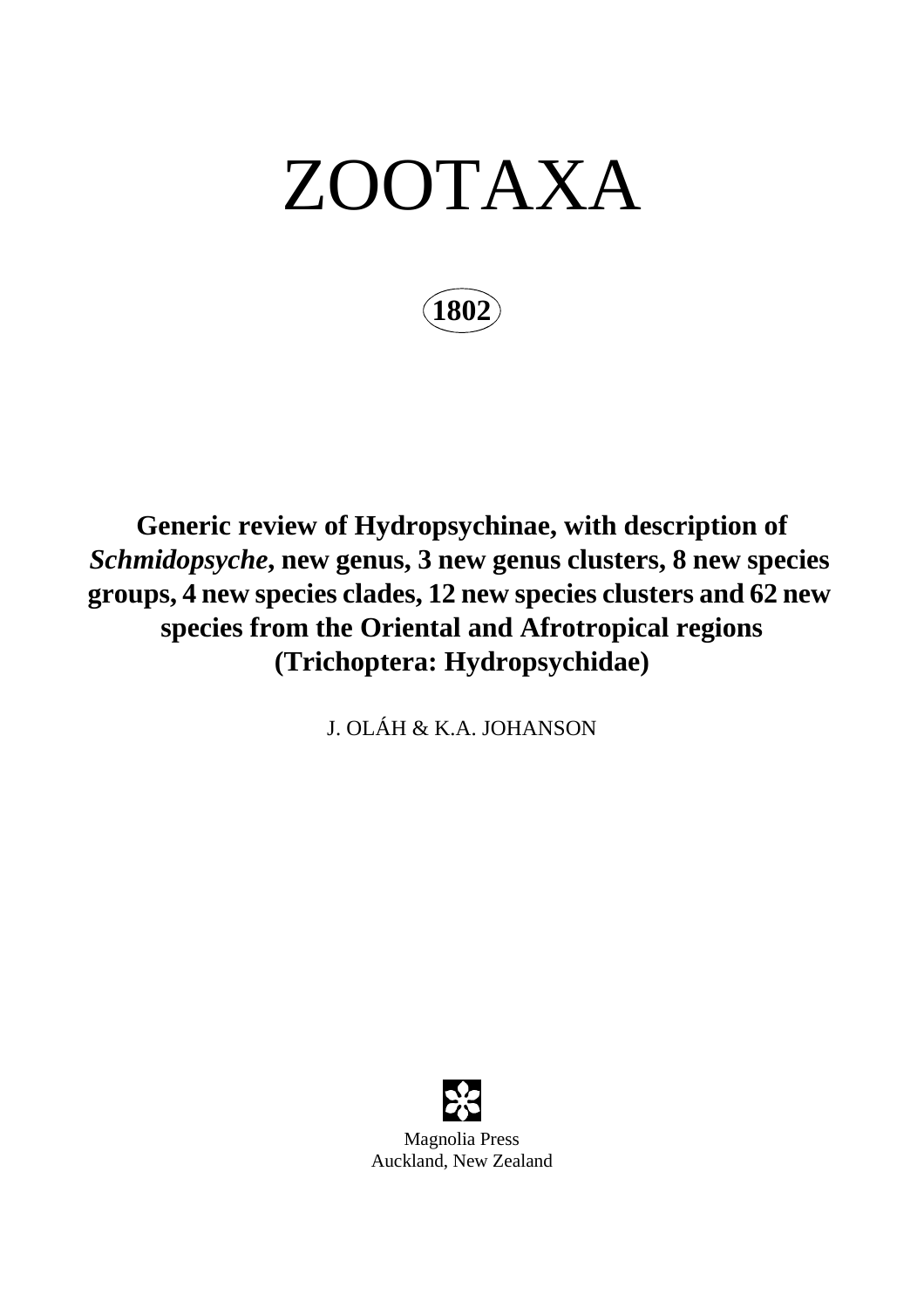## J. OLÁH & K.A. JOHANSON

Generic review of Hydropsychinae, with description of *Schmidopsyche*, new genus, 3 new genus clus**ters, 8 new species groups, 4 new species clades, 12 new species clusters and 62 new species from the Oriental and Afrotropical regions (Trichoptera: Hydropsychidae)** (*Zootaxa* 1802)

248 pp.; 30 cm.

16 June 2008

ISBN 978-1-86977-221-5 (paperback)

ISBN 978-1-86977-222-2 (Online edition)

FIRST PUBLISHED IN 2008 BY Magnolia Press P.O. Box 41-383 Auckland 1346 New Zealand e-mail: zootaxa@mapress.com http://www.mapress.com/zootaxa/

© 2008 Magnolia Press

All rights reserved.

No part of this publication may be reproduced, stored, transmitted or disseminated, in any form, or by any means, without prior written permission from the publisher, to whom all requests to reproduce copyright material should be directed in writing.

This authorization does not extend to any other kind of copying, by any means, in any form, and for any purpose other than private research use.

ISSN 1175-5326 (Print edition) ISSN 1175-5334 (Online edition)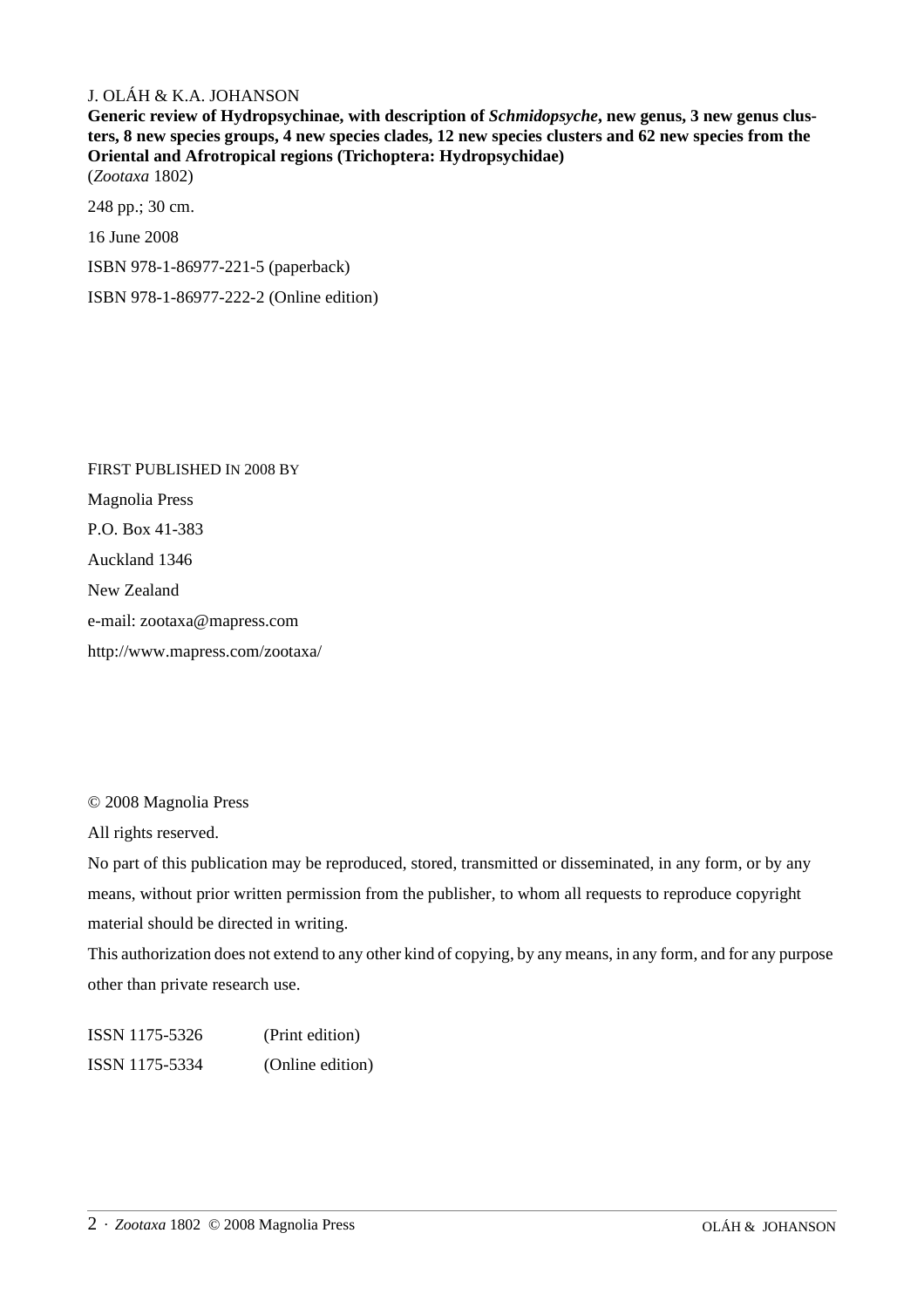Copyright © 2008 · Magnolia Press



# Generic review of Hydropsychinae, with description of Schmidopsyche, new genus, 3 new genus clusters, 8 new species groups, 4 new species clades, 12 new species clusters and 62 new species from the Oriental and Afrotropical regions (Trichoptera: Hydropsychidae)

### J. OLÁH<sup>1</sup> & K.A. JOHANSON<sup>2</sup>

<sup>1</sup>Department of Environmental Management, Tessedik College; Residence address: I. kk. 10, H-5540 Szarvas, Hungary. E-mail: saker@szarvasnet.hu <sup>2</sup>Swedish Museum of Natural History, Entomology Department, Box 50007, S-10405, Stockholm, Sweden. E-mail: kjell.arne.johanson@nrm.se

#### **Table of contents**

Accepted by J. Kjaerandsen: 17 Apr. 2008; published: 16 Jun. 2008